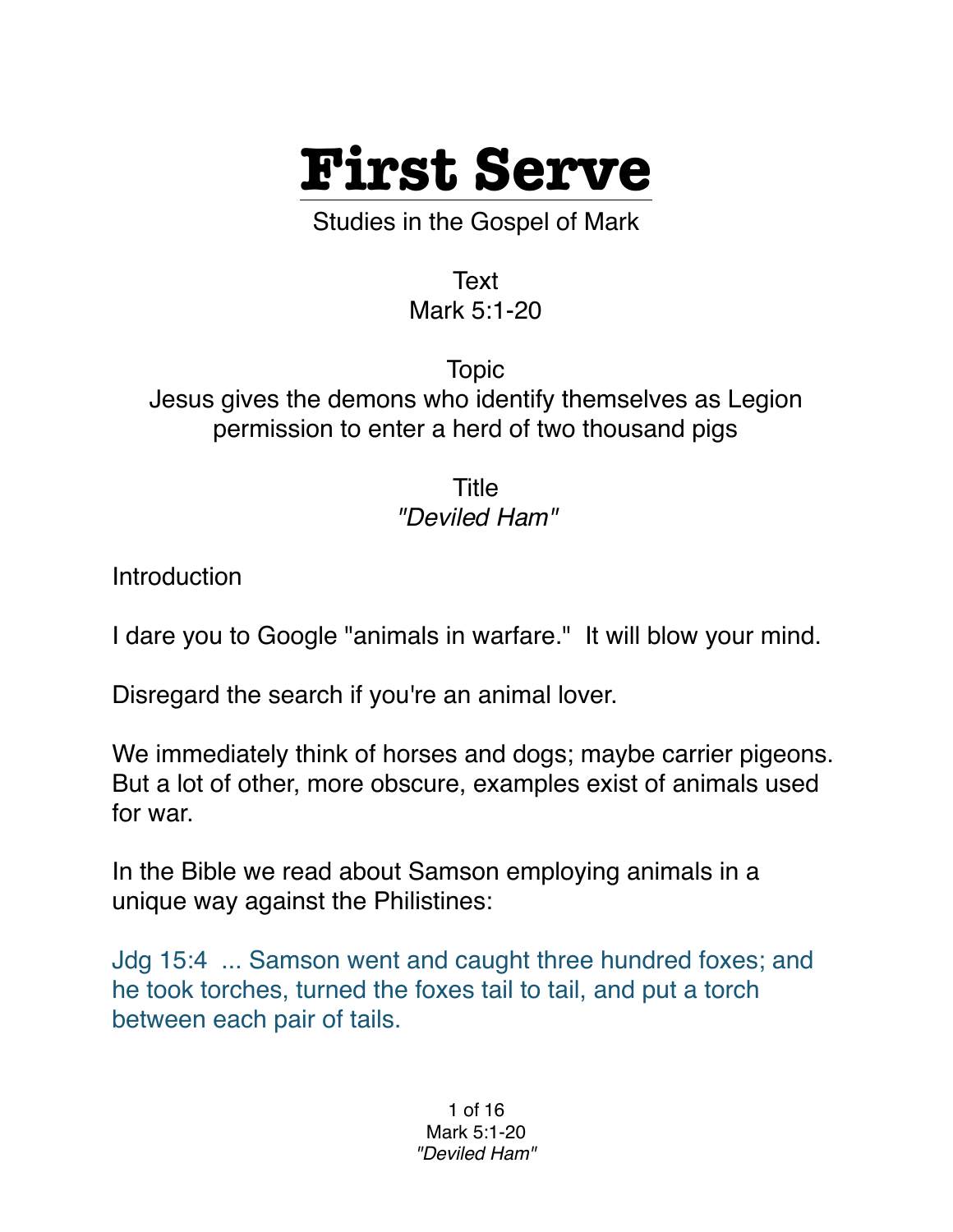Jdg 15:5 When he had set the torches on fire, he let the foxes go into the standing grain of the Philistines, and burned up both the shocks and the standing grain, as well as the vineyards and olive groves.

Outside of the Bible, maybe you already knew that monkeys were set on fire, then released to ravage enemy encampments.

As recently as 2003, Morocco offered monkeys to the United States Military in Iraq. Two-thousand monkeys gathered from the Atlas Mountains were specially trained to be used for detonating mines.

I'm not sure what kind of specialized training you need to step on a mine. We turned them down, probably so that the American public didn't have to see Curious George get blown to smithereens.

Don't get me started on weaponized dolphins. The Soviets were training them to carry explosives towards enemy warships and frogmen, to be remotely detonated.

The program reportedly ran out of funding and in 2000 the dolphins were sold to Iran. You don't want to swim with the dolphins in the Mediterranean Sea. If you do, you might end up sleeping with the fishes.

By far, elephants were the most feared beasts of the ancient world's battlegrounds. They were huge, powerful and very imposing. They were used as tanks, plowing down the enemy, while their riders were firing off arrows.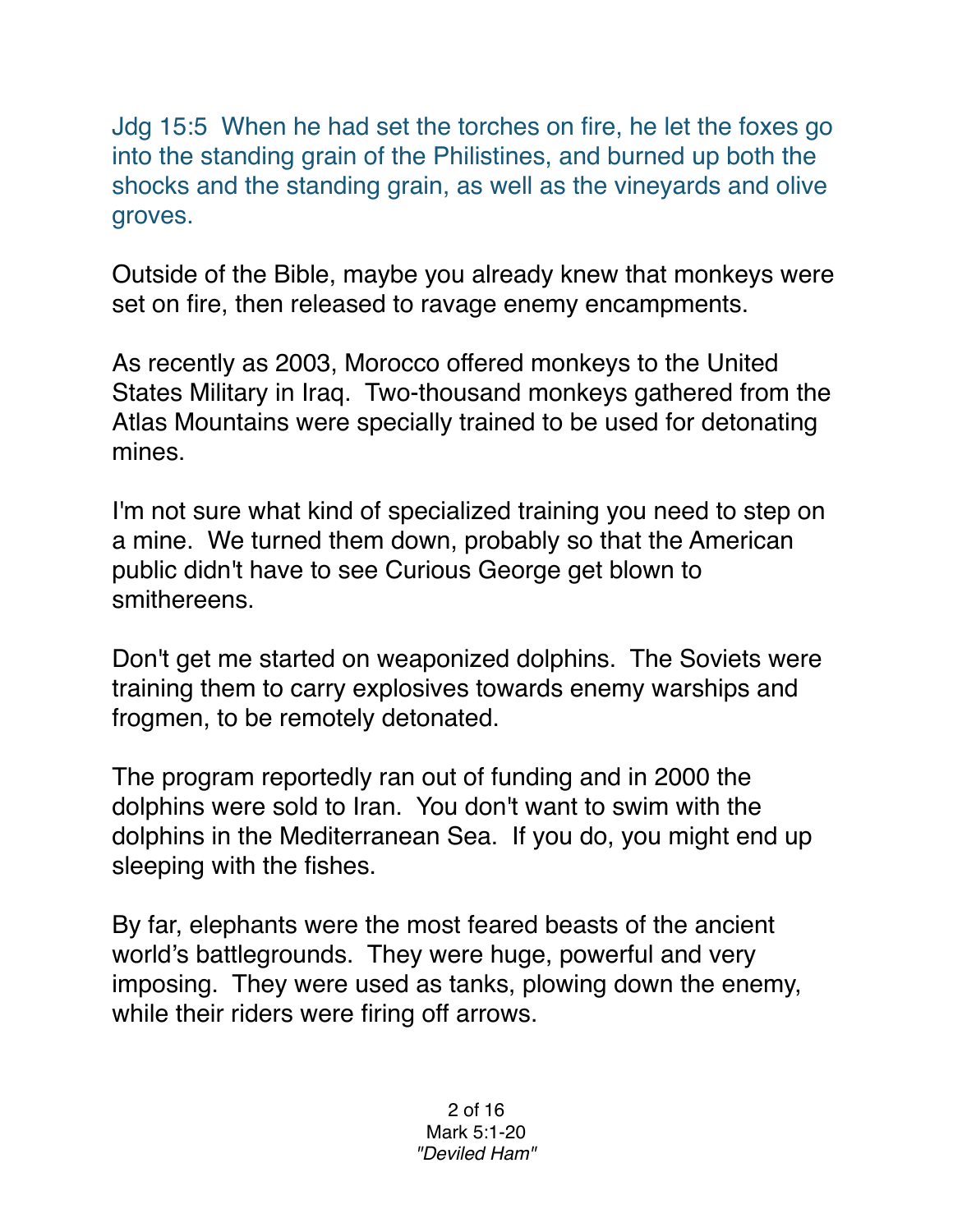Elephants were used successfully against the Roman legions that is, until the Romans developed a counter-measure. Their ingenious anti-elephant weapon was **incendiary pigs**.

You heard me right. Covered in pitch or tar, then set on fire, pigs would be released onto the battlefield. Their high-pitched loud squeals, erratic movements, and the fire, would scatter the elephants.

**Pigs figure prominently in our text in Mark chapter five.** They are likely the property of the Roman legion stationed in the tencity area known as Decapolis. It is unlikely they were dedicated war-pigs, although they certainly could be used in that way, as no special combat training was necessary to be set on fire.

They were most likely a food source for the soldiers stationed there. Bacon, hard-tack biscuits, and sour wine were the staple foods of the Roman legions.

The main incident in the Bible story is the deliverance of a notoriously demon-possessed man. But the fact that the demons are allowed to enter into the herd of swine - two thousand strong and cause them to stampede, hurtling themselves to their death (the pigs, that is; not the demons) is pretty weird.

We'll do our best to make some sense of what was going on. I'll organize my thoughts around two questions suggested by the verses: #1 When Have You Told Jesus To Go?, and #2 Where Has Jesus Told You To Go?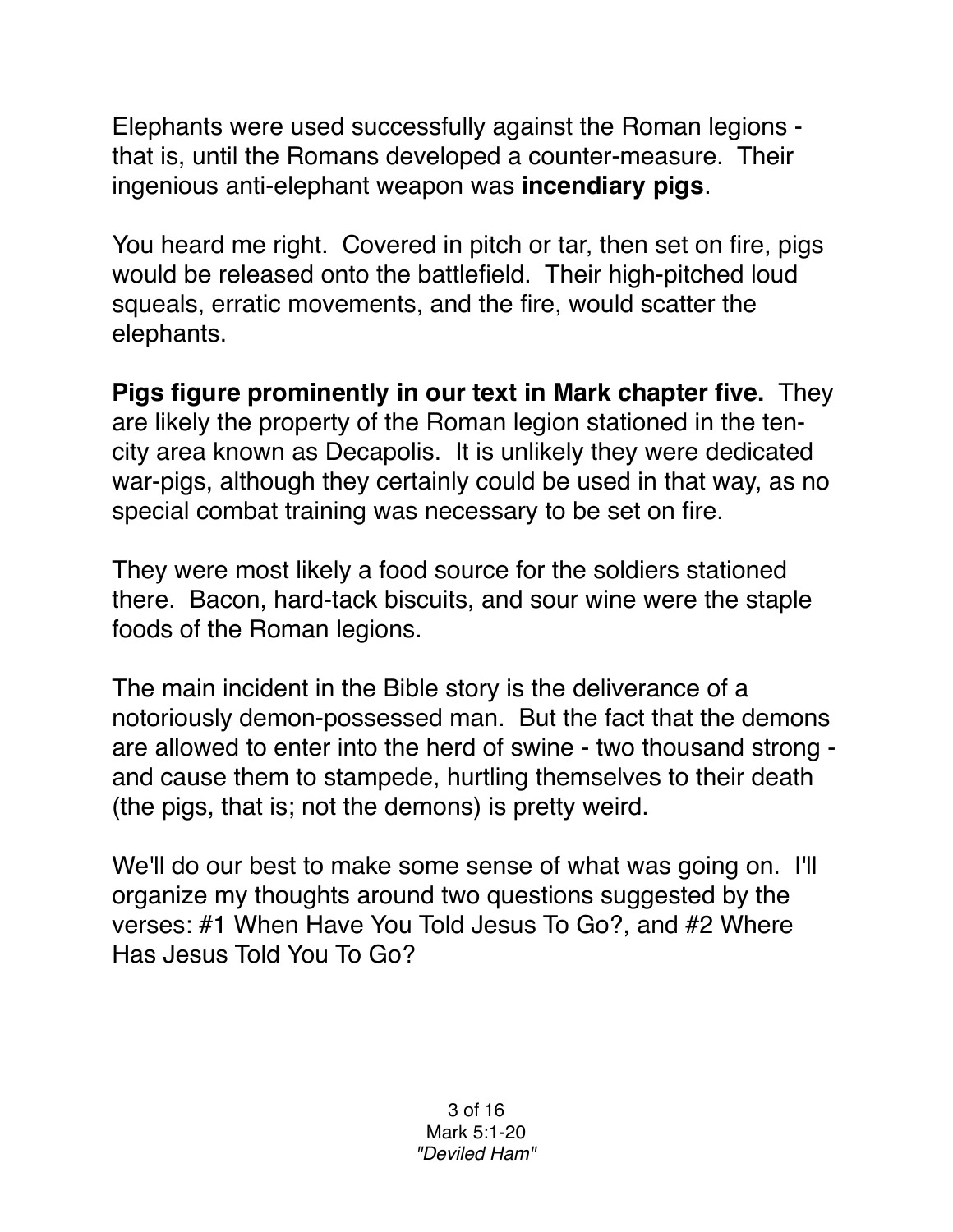#1 When Have You Told Jesus To Go? (v1-17)

When last we saw the Lord, He was in a small boat, in a flotilla of other small boats, crossing the sea.

I want us to think in terms of an invasion - to see Jesus and His boats as an invasion force, landing on the beach, conquering enemy territory.

Mar 5:1 Then they came to the other side of the sea, to the country of the Gadarenes.

In Matthew's Gospel, we're told Jesus came "to the country of the Gergesenes." These were both ways of referring to the same geography. This was a predominately Gentile territory known as Decapolis, so called because of the ten prominent cities in the vicinity. It's like us saying twin-cities, or tri-cities, to designate an area.

Mar 5:2 And when He had come out of the boat, immediately there met Him out of the tombs a man with an unclean spirit,

Matthew mentions two men. Not a problem. Pam might ask me later today if I saw a particular person at church. If I say "Yes," it doesn't mean that I didn't see a lot of others, too.

One man in particular was prominent. We've said before that the phrase "unclean spirit" was another way of describing a demon.

He comes "out of the tombs." This was a region of hills and cliffs, so most likely the tombs were natural caves used for burial.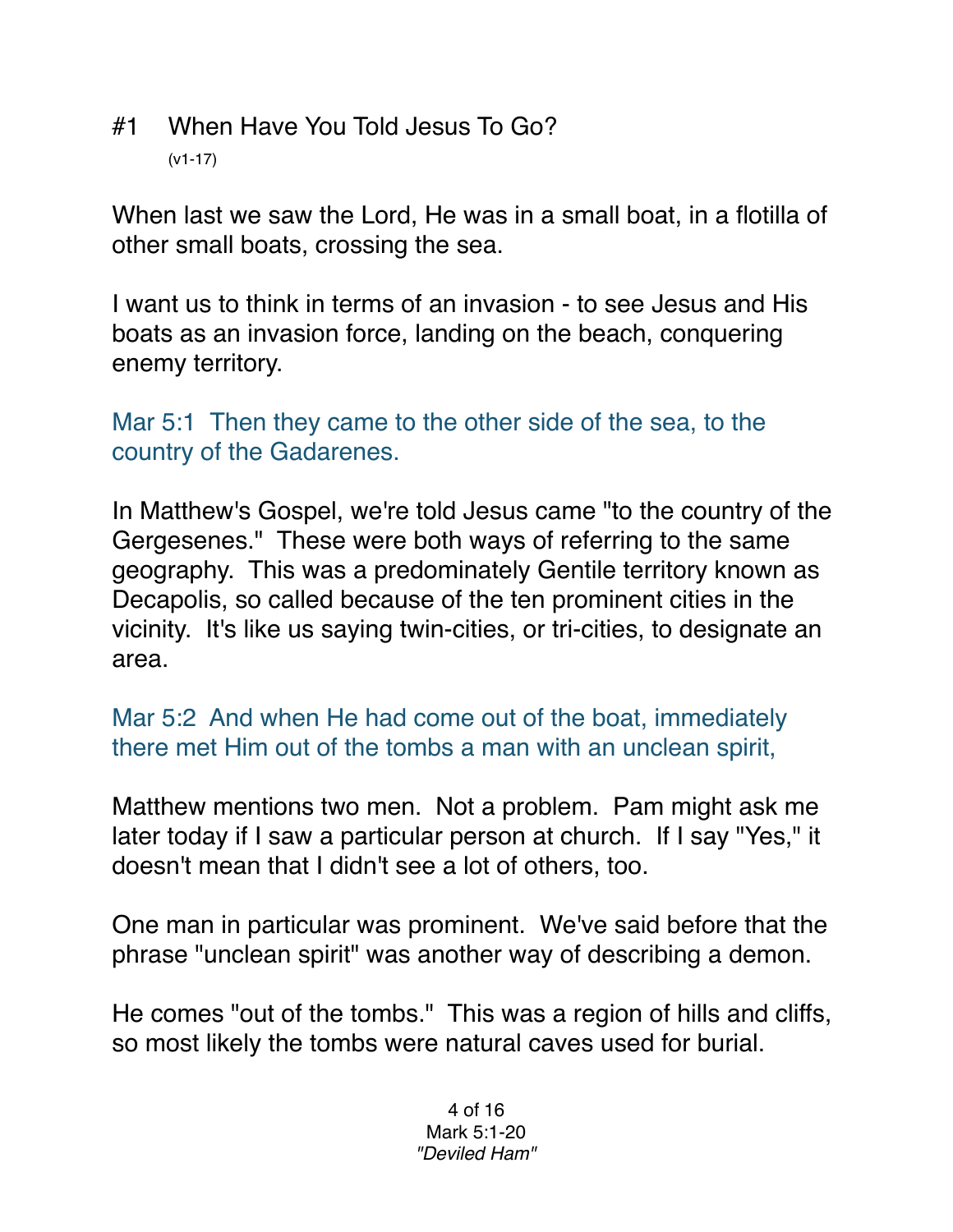"There met Him" is too polite. Don't be fooled into thinking this man wasn't all that dangerous.

Think of this as a potential assault. In another Gospel we're told he prevented people from passing that way. He was violent. This man, possessed by demons, came out to do mischief, to do harm.

Mar 5:3 who had his dwelling among the tombs; and no one could bind him, not even with chains,

If you weren't already creeped-out that he came *out* of the tombs, you're told he *lived* there. They had tried binding him, even with chains, but to no avail.

Mar 5:4 because he had often been bound with shackles and chains. And the chains had been pulled apart by him, and the shackles broken in pieces; neither could anyone tame him.

The more they tried to subdue him, the stronger he got. It was unnatural; it was supernatural.

They couldn't "tame" him, so it appears they tried to contain him in the tombs - giving him a certain freedom to roam about in the surrounding wilderness area.

Mar 5:5 And always, night and day, he was in the mountains and in the tombs, crying out and cutting himself with stones.

He never slept. He wandered his territory, vigilant against trespassers. To add to his terror, he would shriek, and cut himself.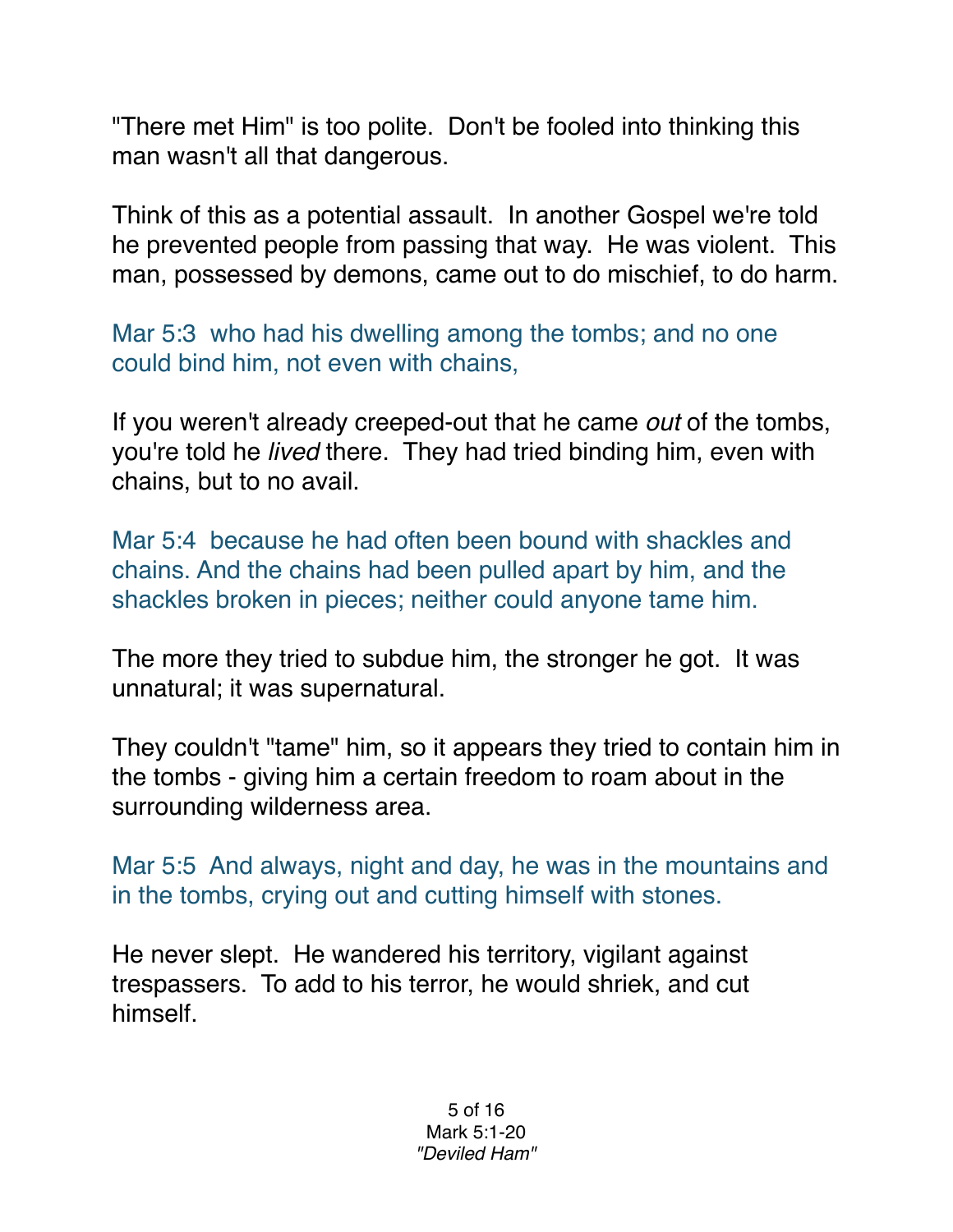I wonder if local kids dared each other to go out there and see the demoniac? You know they did.

Mar 5:6 When he saw Jesus from afar, he ran and worshiped Him.

He had undoubtedly witnessed the boats landing, and started out to overpower the intruders. At some point he recognized Jesus.

I say "he," meaning the multiple demons possessing him. This guy had never seen the Lord before, but *they* knew who He was.

"Worship" here means he recognized Jesus' authority. He did not offer Jesus worship in the normal sense of that word, singing *How Great Thou Art,* or some such chorus. It was an every-knee-shallbow sort of thing. The demons knew they were in the presence of God.

Mar 5:7 And he cried out with a loud voice and said, "What have I to do with You, Jesus, Son of the Most High God? I implore You by God that You do not torment me." Mar 5:8 For He said to him, "Come out of the man, unclean spirit!"

Demons have a very orthodox Christology. They know Jesus to be the unique Son of God, the Second Person of the trinity.

I would add that they know Bible prophecy, and that they take it to be literal, not figurative or allegorical. Let me explain what I mean.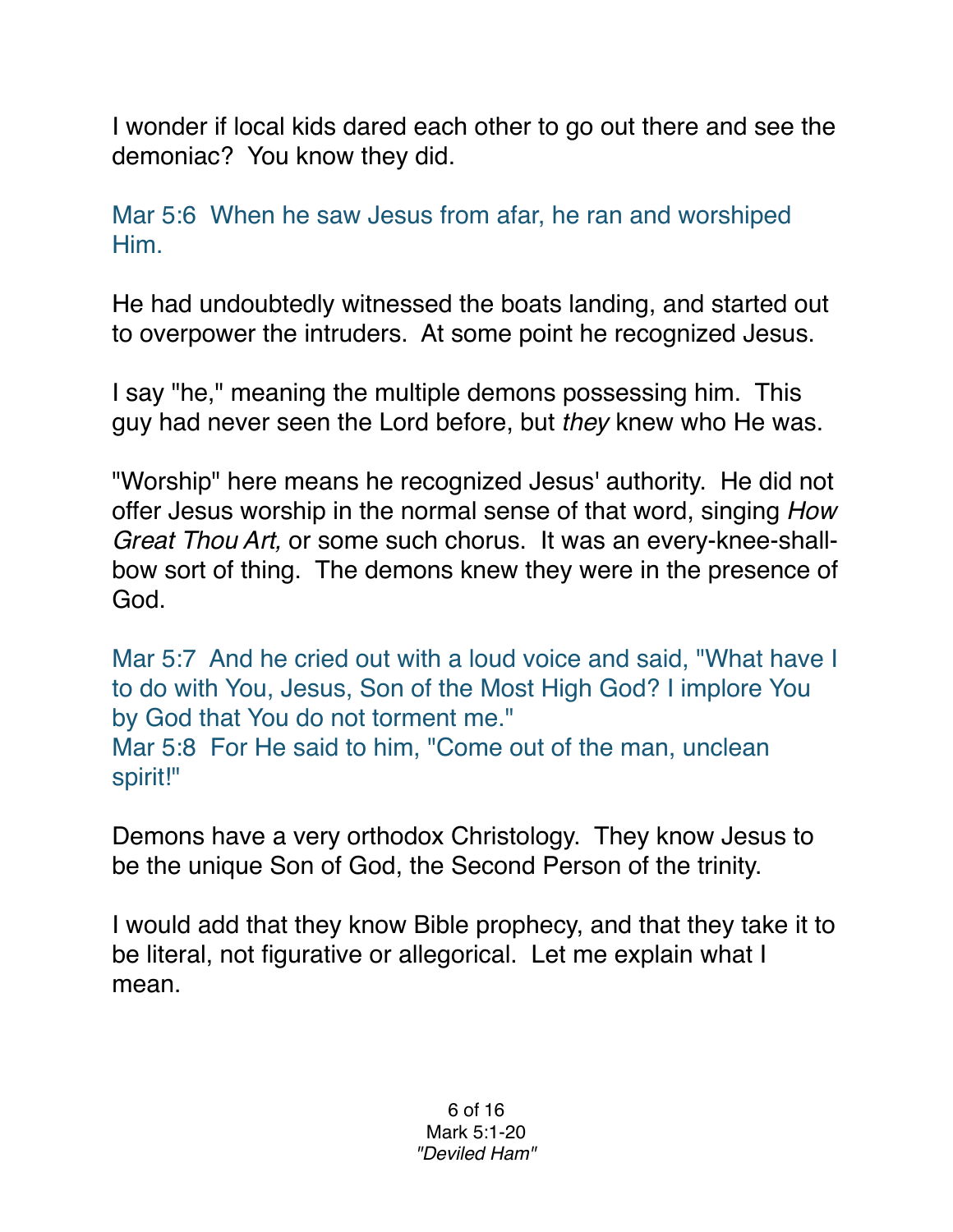The "torment" the demons were referring to is explained in the other Gospels as sending them to be incarcerated in the abyss "before the time." It is referring to future, prophetic events.

When Jesus returns, in His Second Coming, He will have Satan bound and cast into the abyss for one thousand years. His demons will likewise be incarcerated.

At the end of the thousand year kingdom of Heaven on the earth, just before the creation of the new earth, the devil and his demons will once-for-all and forever be thrown alive into the Lake of Fire that was created for their eternal punishment.

Demons are aware of these prophecies, and they believe them, to the letter. They don't see them as figures, or allegories. Neither should we.

Jesus had authority over the demons. You and I, as believers in Jesus and His ambassadors on the earth, have His delegated authority. His authority, not our ability, overcomes demons.

By ability, I mean that we don't need a crucifix or holy water or special prayers and incantations.

There *are* some demons who are more difficult than others. In those cases Jesus said we must be fasting and praying - *not* learning ancient Latin spells, or collecting relics.

Don't be drawn to ritual exorcisms or special prayers or the identifying of territorial spirits or demanding their names. It's not biblical.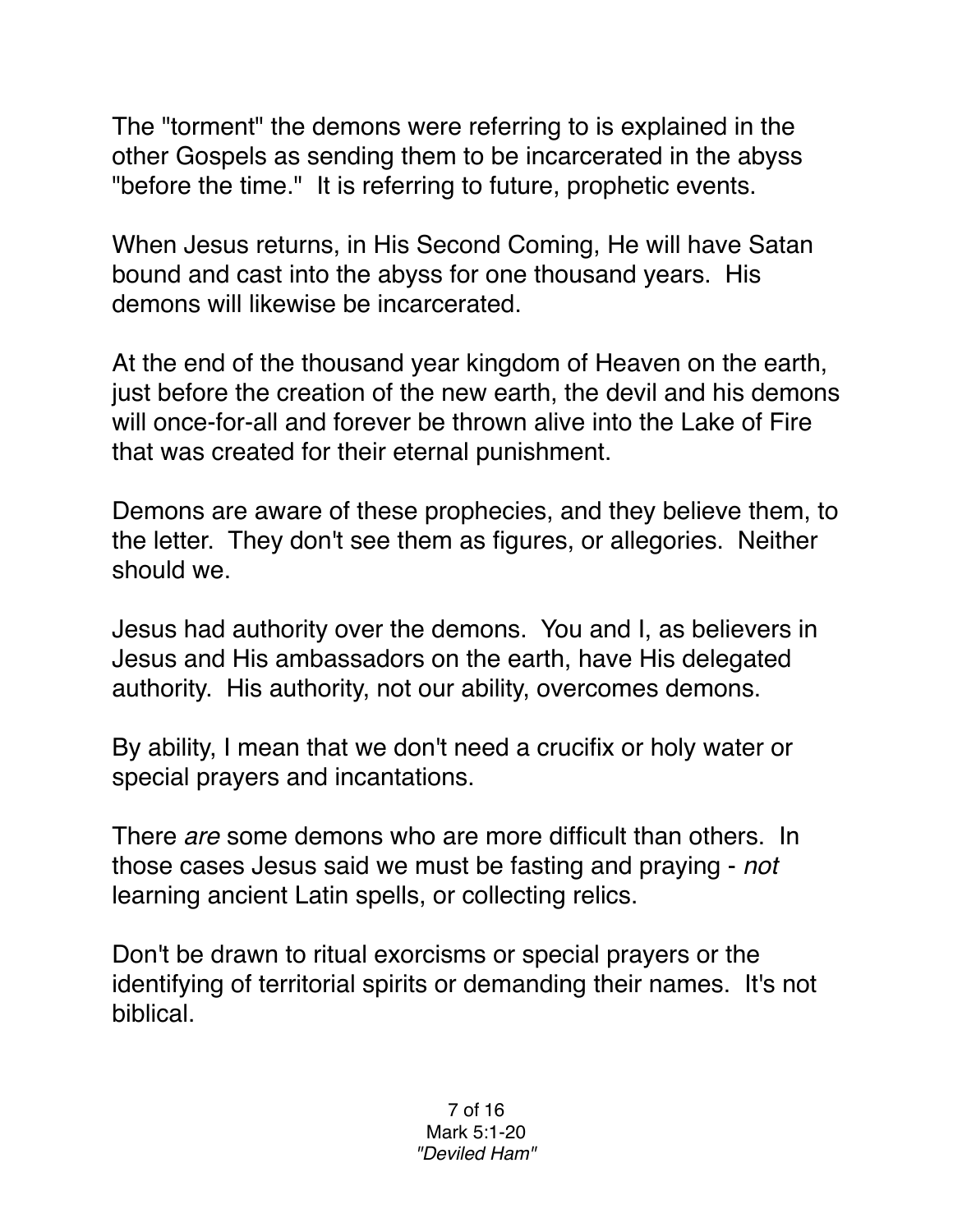Mar 5:9 Then He asked him, "What is your name?" And he answered, saying, "My name is Legion; for we are many."

"Aha!," you say; "Jesus *did* ask him for a name."

Yes, He did; but it wasn't a regular thing Jesus did with demons, and it's clear from the rest of the story that He asked about it for our sake - not as an essential part of defeating them.

"Legion" would immediately cause you to think about the Roman legion stationed in Decapolis. A Roman legion was at the least six thousand troops, both mounted and infantry.

Were six-thousand demons in this one man? Maybe. If not that many, there were a lot, because, in a moment, they are going to possess two-thousand pigs.

Jesus had defeated Satan in one-on-one, champion combat, in the wilderness temptations. He had effectively bound the strong man and had been going around casting demons out of folks, recovering from Satan his stolen property.

Here on the beach Jesus confronted thousands of demons at once and resoundingly defeated them, suffering no casualties.

It was a powerful testimony to His disciples that Satan was a defeated foe. Sure, he continued to battle; but the war was won.

Mar 5:10 Also he begged Him earnestly that He would not send them out of the country.

They did not want to be sent prematurely to the abyss; neither did they want to be sent out of their immediate territory.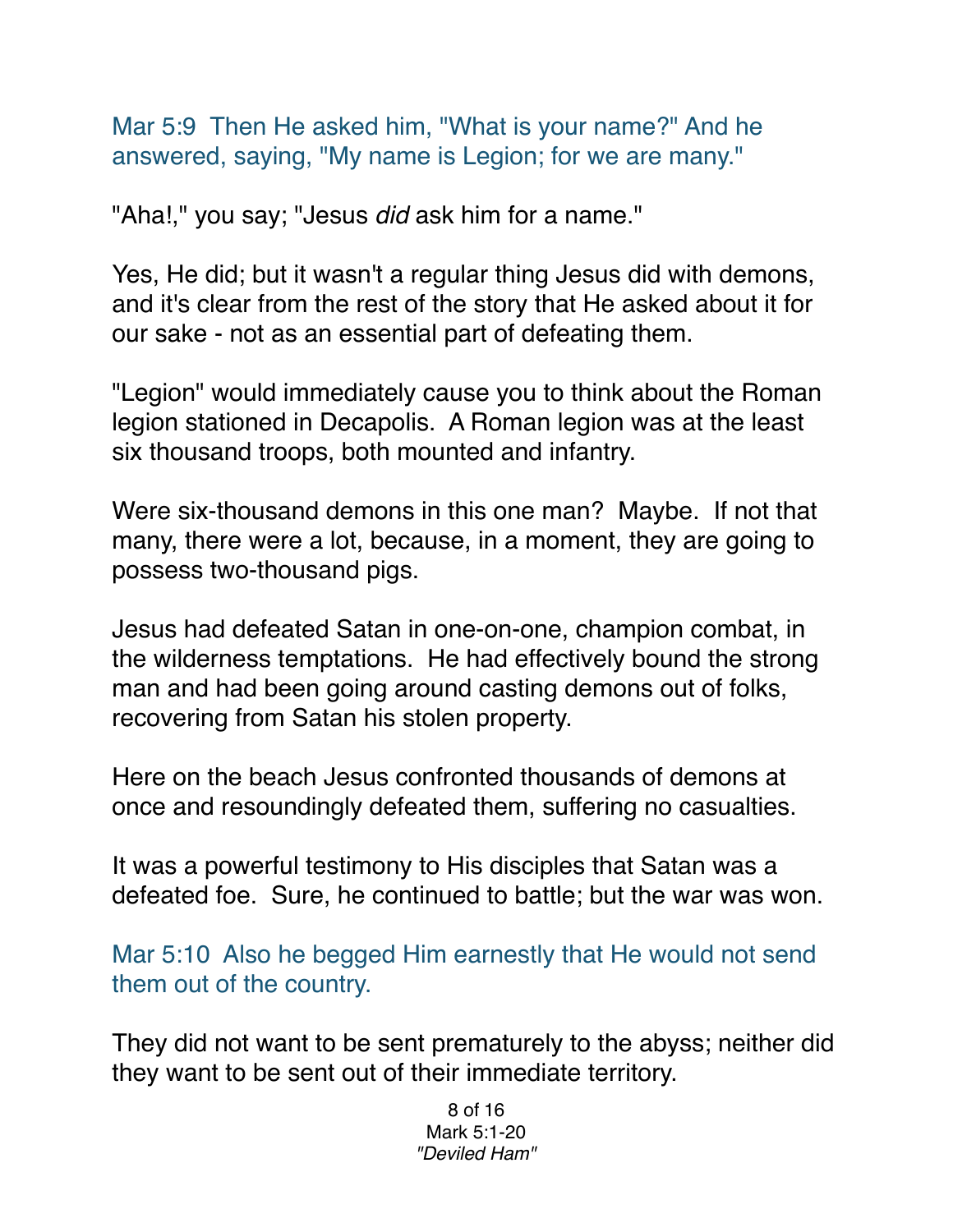Pretty bossy for conquered demons, don't you think? It is reminiscent of Satan's parley with God in the opening two chapters of the Book of Job, where God hears-out the devil, then grants him limited permission to mess with Job.

I can hear the objections. Why would a God of love give the devil and his demons permission to do harm? Why not simply crush the devil once-and-for-all?

The reason the devil goes on, temporarily, will become clear at the incredible reaction of the citizens. After Jesus defeated Satan by delivering a man from thousands of demons, who had been viciously tormenting people in the region - **they refused to believe in Him for salvation and instead asked Him to leave.** 

It isn't that God is unable, or unwilling, to reign-in the devil. Jesus had the devil bound, and He would have remained so, except that the majority of people were unwilling to submit to Jesus Christ.

Mar 5:11 Now a large herd of swine was feeding there near the mountains. Mar 5:12 So all the demons begged Him, saying, "Send us to the swine, that we may enter them."

Yes, this is weird, and it's OK to say so. No one can answer the "Why's?" of this:

- No one can answer why Jesus give His permission.
- No one can answer why Legion wanted to go into the herd of swine.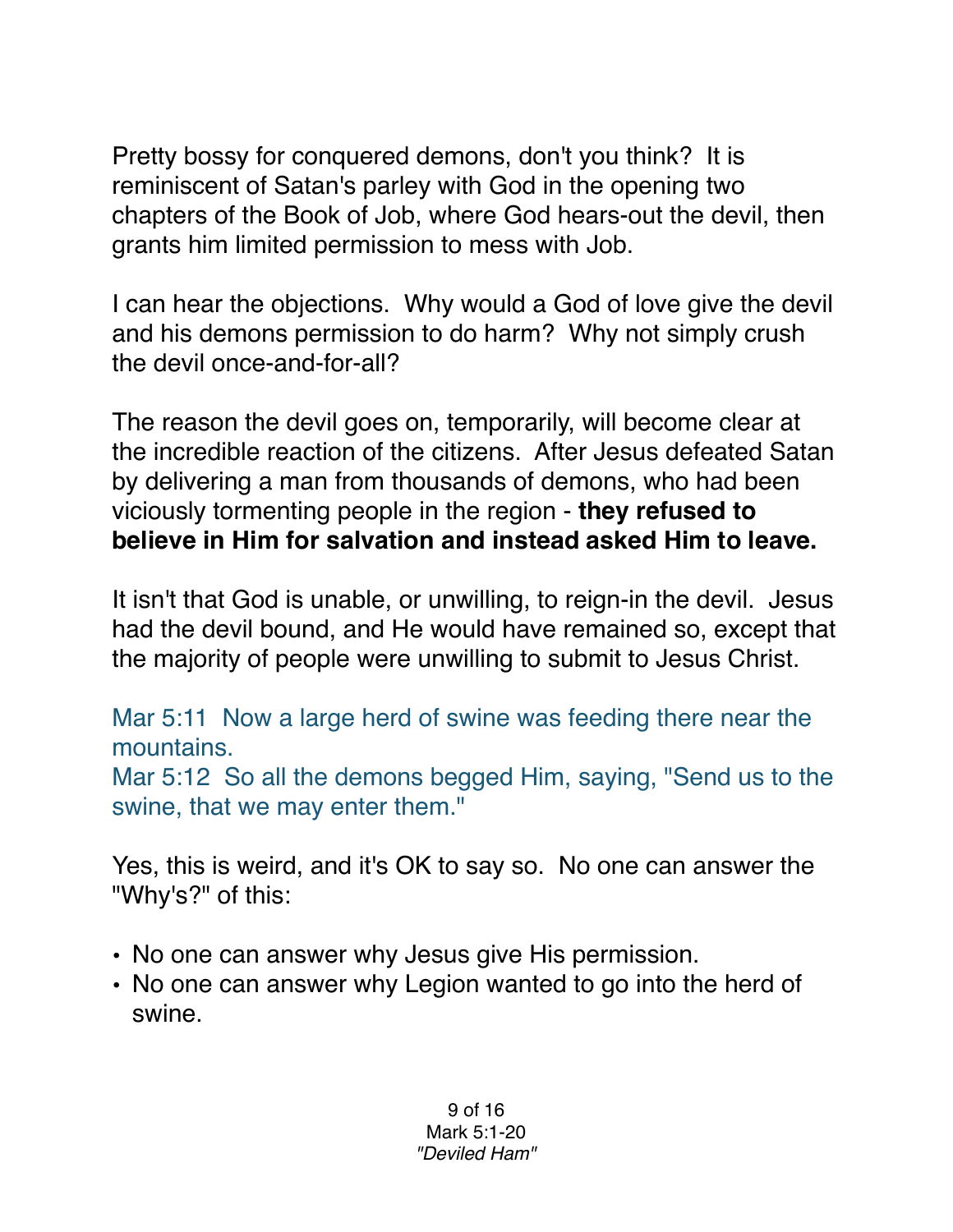The text doesn't tell us, so we can't know. Beware the wild speculation here - like the teaching that demons must seek out hosts in order to carry-out their nefarious plans.

We don't see rampant demonic possession today. I don't think it's because we are too skeptical; I think it's because Satan has changed his strategy.

Demonic possession was not a big thing in the Old Testament. One of the commentators goes so far as to claim that there are no recorded cases of demonic possession at all.

(King Saul doesn't qualify. An evil spirit was sent to torment him, but he was not possessed, and he was never exorcized for it).

When Jesus was on the earth, and shortly thereafter, there was a tremendous spike in demonic possession. Apparently the presence of the unique God-man was met by a virtual invasion of demons into Israel.

While demon possession may be down, there is an absolute explosion all over the globe of occult and supernatural activities that *are* sourced by Satan. He's adapted, and his strategies are more sinister and dangerous than ever.

Mar 5:13 And at once Jesus gave them permission. Then the unclean spirits went out and entered the swine (there were about two thousand); and the herd ran violently down the steep place into the sea, and drowned in the sea.

Many commentators assume that it was Jews who were herding the swine in contradiction to the Law of Moses, and that their destruction was therefore a deserved judgment.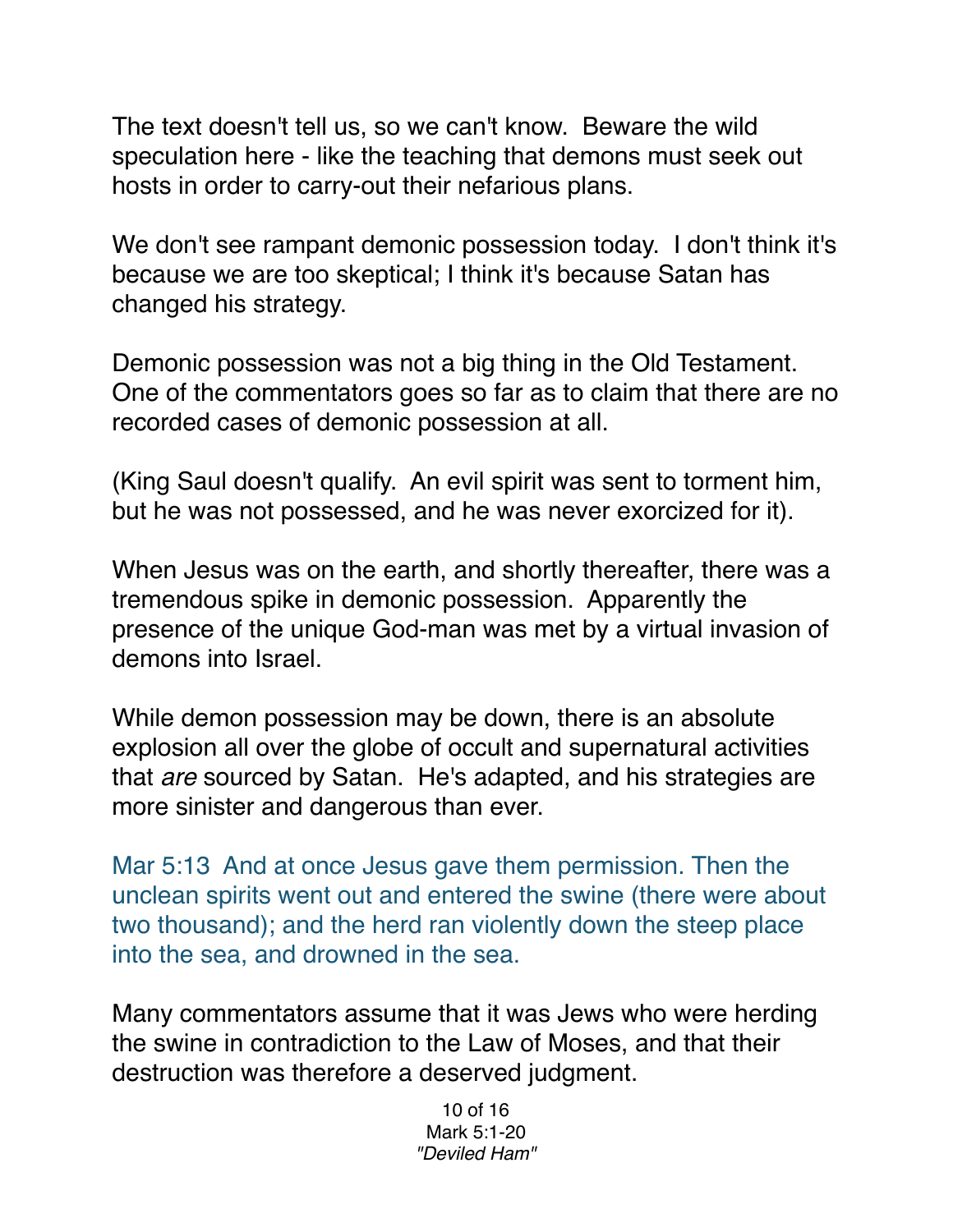While that conveniently solves the moral dilemma of Jesus allowing demons to destroy someone's property, it's highly unlikely. This was Gentile territory; Jews would not be swineherding in Decapolis.

BTW - When Jesus told the famous parable of the Prodigal Son, it's likely that Decapolis was the far country His audience would think of as the place he was reduced to feeding the swine.

The size of the herd argues for it being provision for the Roman legion stationed in Decapolis.

The demons called themselves Legion; and there was a Roman legion there. Is there a connection?

Maybe. Here is one thought I had. On the night He was crucified, Jesus commented that, if He asked, His Father in Heaven would supply Him with more than twelve legions of angels, to fight for Him against His enemies.

If we stay with the military, spiritual warfare, aspects of this story, then, at the very least, Jesus was establishing that no "legion" could affect Him - not a demonic one, not a human one.

- Satan may have legions of demons, but Jesus has more in terms of angels.
- Men may have their legions, but what are they against legions of angels? In the Old Testament, a single angel killed 185,000 fierce Assyrian warriors.

Mar 5:14 So those who fed the swine fled, and they told it in the city and in the country. And they went out to see what it was that had happened.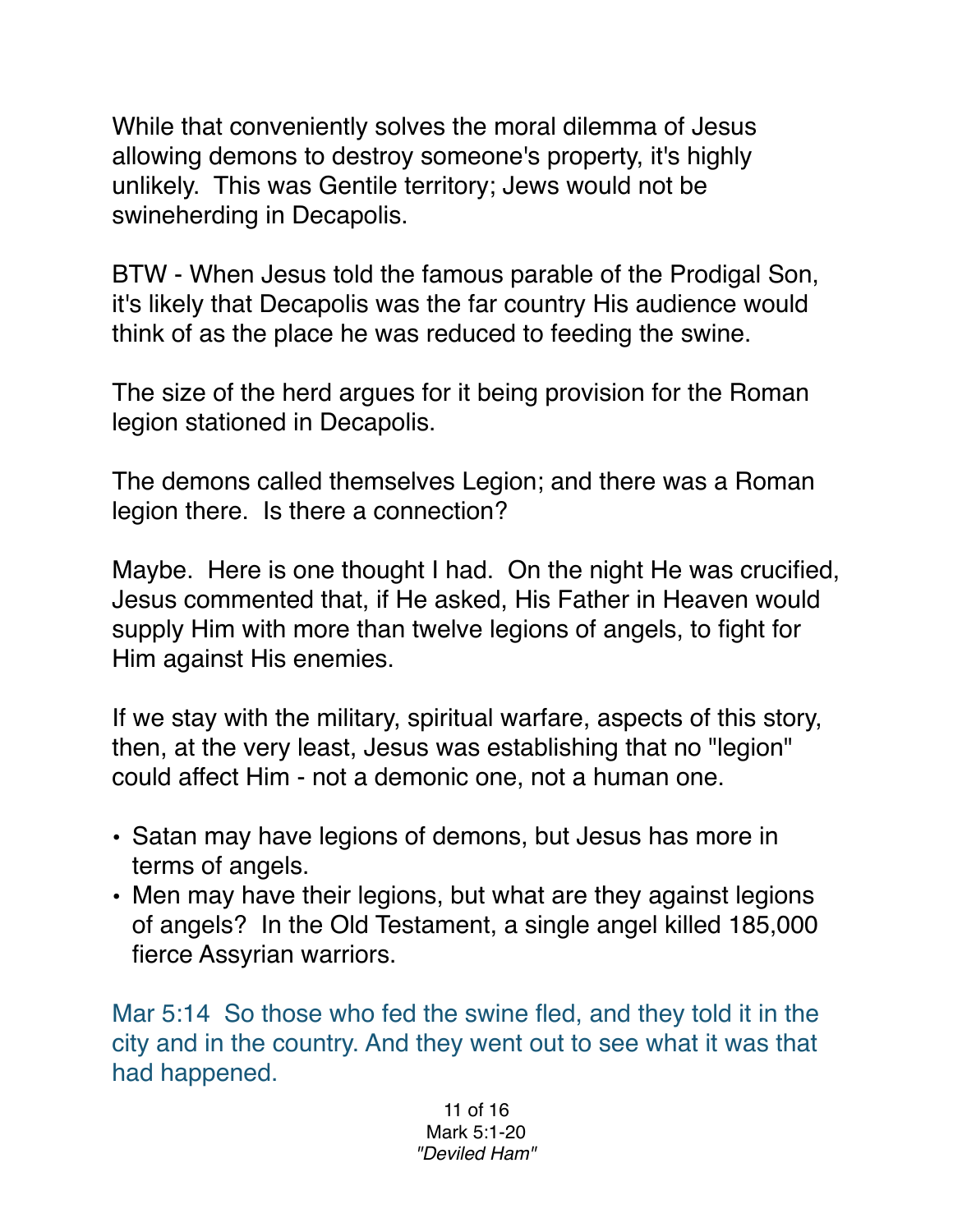Mar 5:15 Then they came to Jesus, and saw the one who had been demon-possessed and had the legion, sitting and clothed and in his right mind. And they were afraid.

Mark must have been modest, because only now do you understand that, in addition to shrieking and cutting himself, this guy went around naked. He was "clothed," meaning he was *not* clothed before.

Mar 5:16 And those who saw it told them how it happened to him who had been demon-possessed, and about the swine.

You might think that an amazing work of God was ready to breakout. Certainly masses of people would seek out the Lord.

Mar 5:17 Then they began to plead with Him to depart from their region.

What? We ought to be stunned. There must have been among them many who were suffering from diseases and infirmities.

Then, too, as far as they knew, two- to six-thousand demons were still in the area, on the loose, presumably looking for new human hosts.

Have you heard the expression, "Better the devil you know than the devil you don't?" It means that it is often better to deal with someone you are familiar with and know, even if they are evil, rather than take a risk with an unknown person.

In this case, the people were saying, "Better the devil we know than the Lord **we don't want to know."**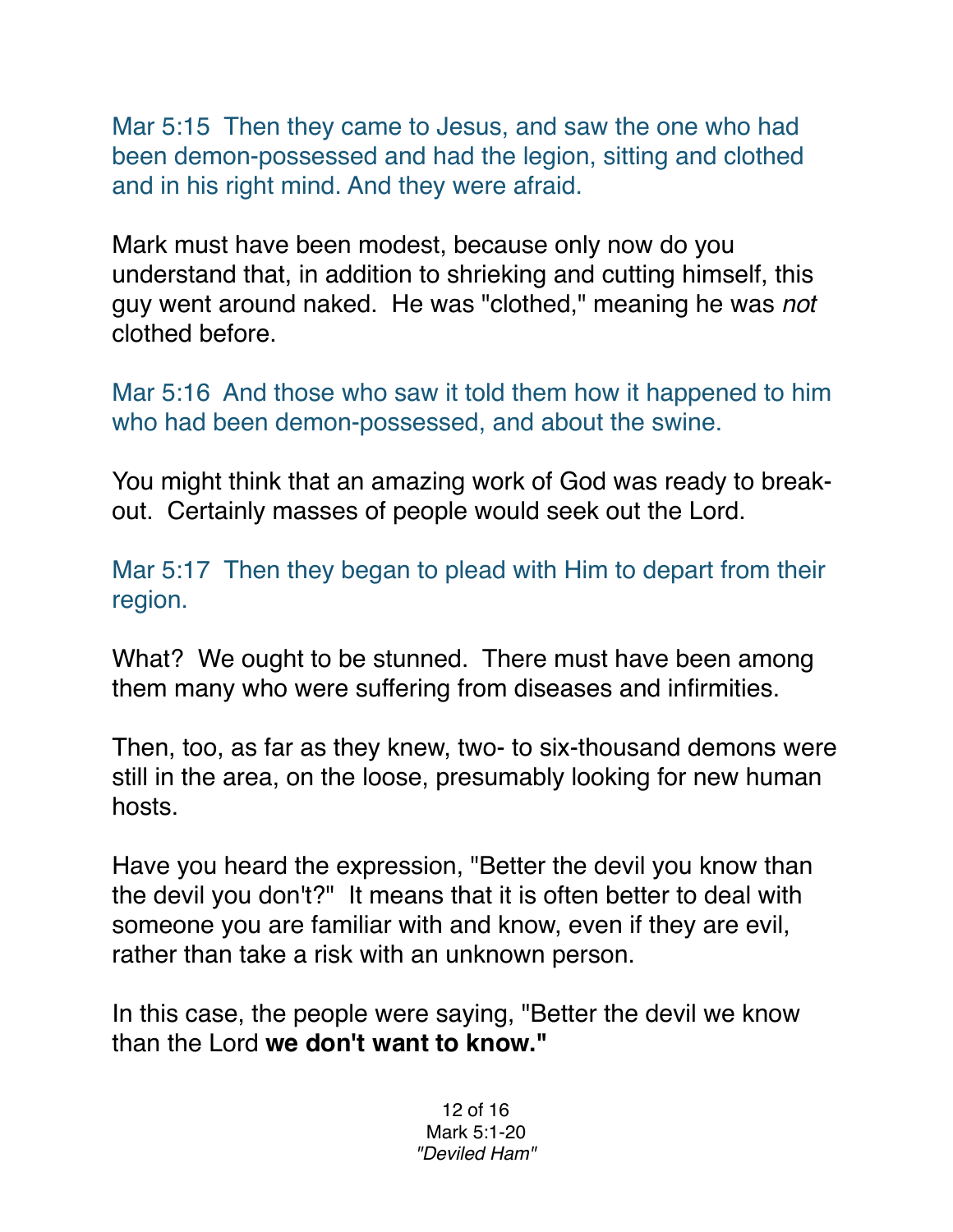Despite the legion of demons, and the legion of soldiers, the citizens of Decapolis were doing OK. It seemed a reasonable trade-off, the needs of the many outweighing the needs of the few - or, in this case, the two demoniacs.

Look around. I think we each could give an example of how our society has learned to live with the devil to maintain physical prosperity.

They told Jesus to "Go." When have **you** told Jesus to "Go?"

If you are not a believer, you're telling Him to "Go" right now. Sadly, if you keep telling Him to "Go," one day it will be too late to receive Him. He will have to tell *you* to depart from Him into outer darkness, to eternal conscious suffering.

Saying "Go" means - and brace yourself - you'd rather the world continue in its current messed-up state than have God really, truly intervene. You might be the last person who gets saved in this church age. After that person gets saved, the resurrection and rapture of the church happens; then, soon after, the seven-year Tribulation.

We've already said that, at the end of the Tribulation, at His Second Coming, Jesus will bind and incarcerate Satan, and his demons. So, in that sense, it is people who are refusing salvation that are responsible for the devil's continued freedom to do harm.

God has a plan to crush Satan once-and-for-all, and He has revealed it. Men would rather continue in their sin than be saved, and by default, they would therefore rather that Satan remain the ruler of this earth.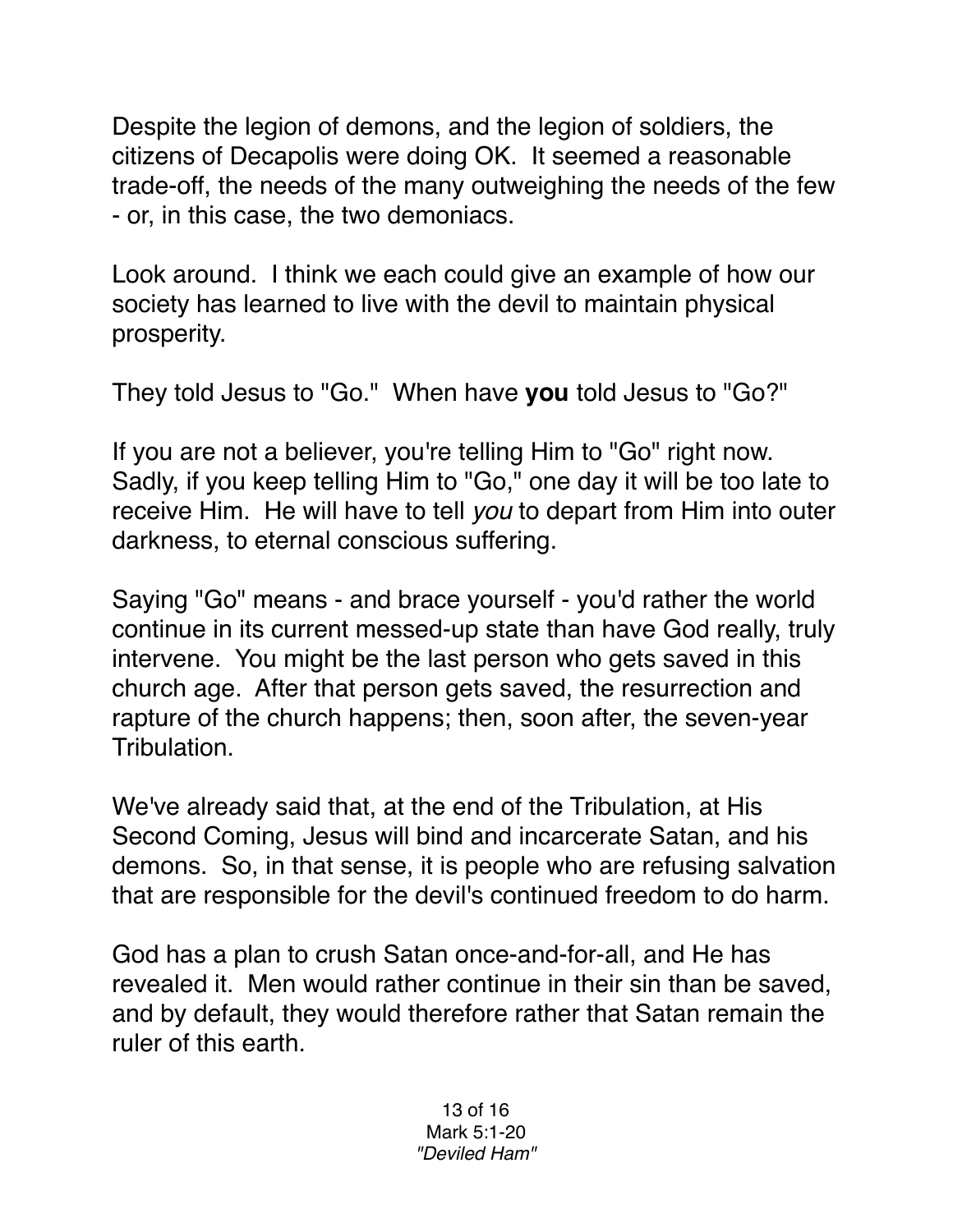No nonbeliever has the right to blame anything on God. He is offering salvation, wholeness, forgiveness, healing, all freely by grace. They prefer the status quo rather than to receive Him into their hearts.

I would suggest that we believers can also tell Jesus to "Go." There are probably a million ways we can do it; you'll have to search your heart.

Anytime we choose sin, or to be selfish, we're telling the Lord to "Go," to leave us alone to live our lives our way, rather than His.

#2 Where Has Jesus Told You To Go? (v18-20)

Evangelists say it all the time: Jesus is a gentleman, and won't force Himself on anyone. He must be invited in.

Asked to leave Decapolis without preaching or teaching or performing any miracles besides this one - He departs.

One person wants to go with him. *I bet you can guess who.*

Mar 5:18 And when He got into the boat, he who had been demon-possessed begged Him that he might be with Him.

He "begged" Jesus. He had experienced the demons within him begging Jesus to not send them into the abyss; to not force them to leave the area; to let them enter the herd of swine.

Surprisingly, Jesus answered their request affirmatively.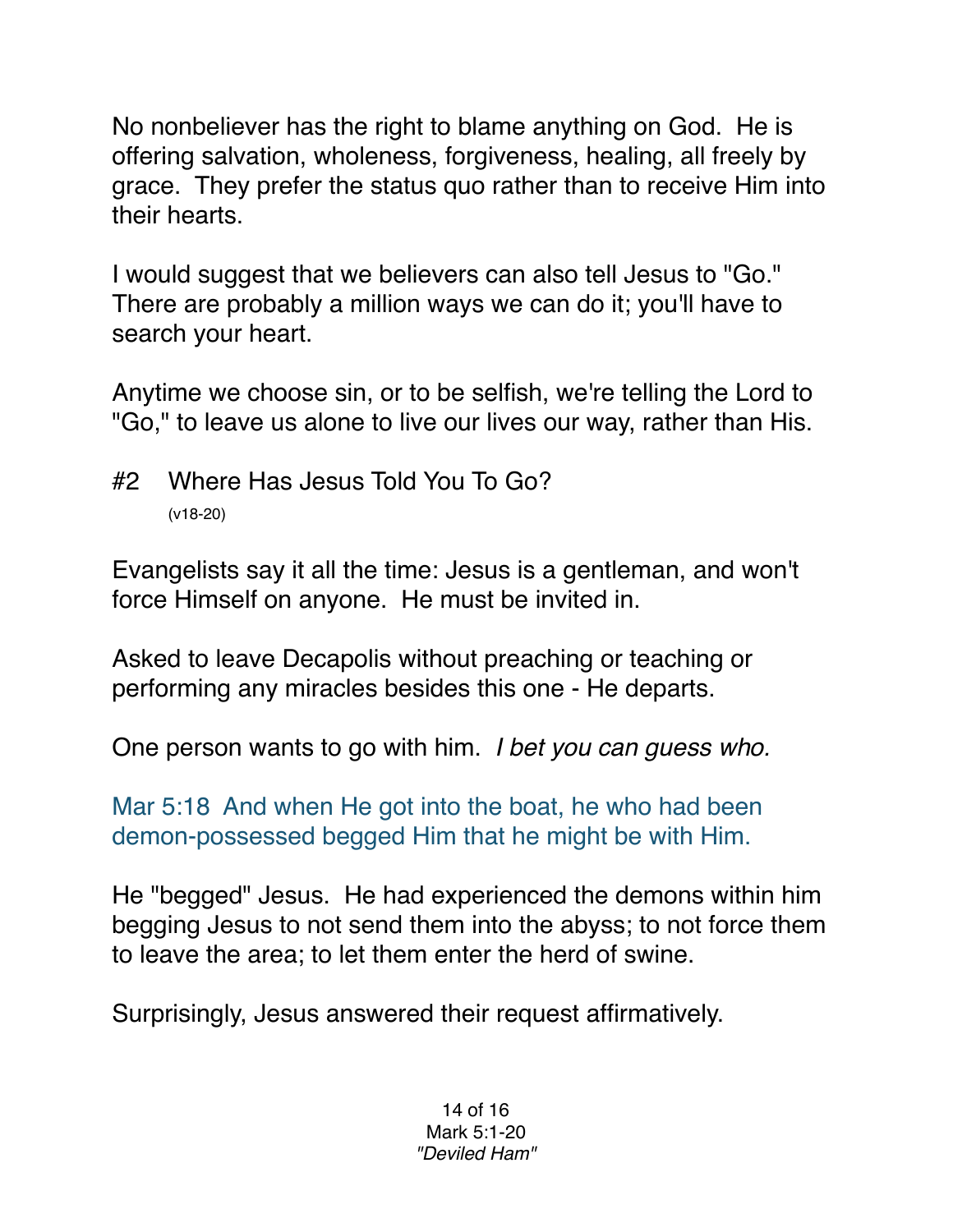Clothed and in his right mind, he had listened and watched as the citizens implored Jesus to depart. Jesus answered them, too, in the affirmative.

How could Jesus refuse him?

Mar 5:19 However, Jesus did not permit him, but said to him, "Go home to your friends, and tell them what great things the Lord has done for you, and how He has had compassion on you."

This is crazy. The two entities you'd think Jesus would deny, He grants their requests. The one guy whose request you'd think Jesus would grant, He denied.

It makes perfect sense. Jesus commissioned the former demoniac as a missionary to Decapolis.

It makes perfect sense; that is, when we see it in someone else's life. When God says, "No" to me, I'm not always immediately on board.

Mar 5:20 And he departed and began to proclaim in Decapolis all that Jesus had done for him; and all marveled.

Imagine his testimony. He could point out people he'd terrified, he'd chased, he'd scared half to death, maybe even he had assaulted. Could this really be the same man?

It was, and it wasn't, the same man. It was him alright, but him transformed by his encounter with Jesus Christ.

If I, or someone else, were to ask you, "Where has Jesus told you to Go?", would your answer be, "Right where I am today"?